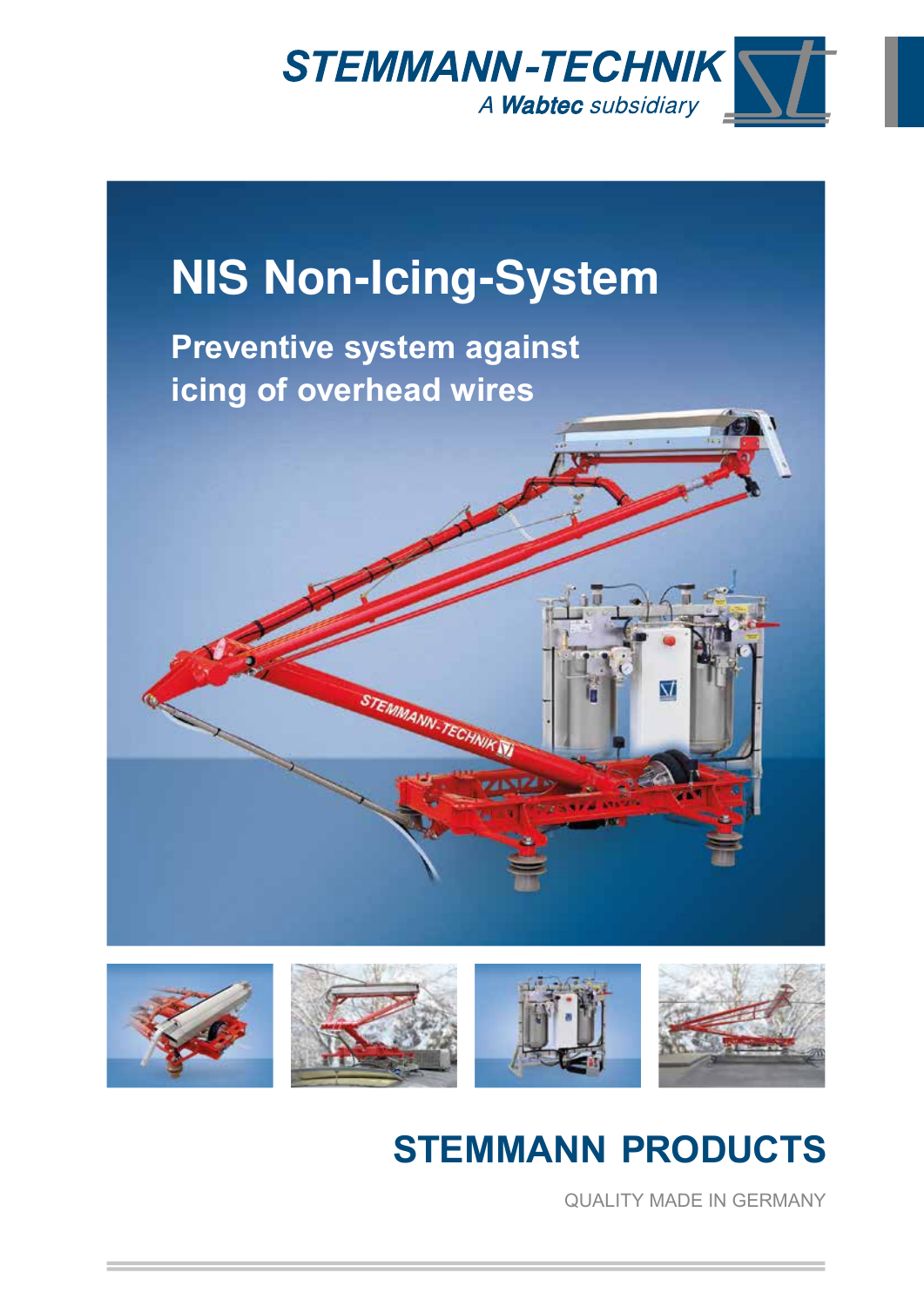## **STEMMANN-TECHNIK** Preventive System against Icing of Overhead Wires

### Effective protection against icing



The icing of overhead contact wires is a common and serious problem during the winter months. Icing interrups the constant contact of the roof mounted pantograph to the overhead wire and thus interference-free current flow. As a result, there may be delays in the timetable or train cancellations.

In critical weather conditions the overhead wire is preventively coated with an anti-freezing compound by means of our "NIS device" (Non Icing System). The system basically consists of two components - a special pantograph on the vehicle roof or on a separate "trailer" and the base unit in the vehicle interior.

NIS - the efficient system to prevent overhead wire icing in critical weather conditions.

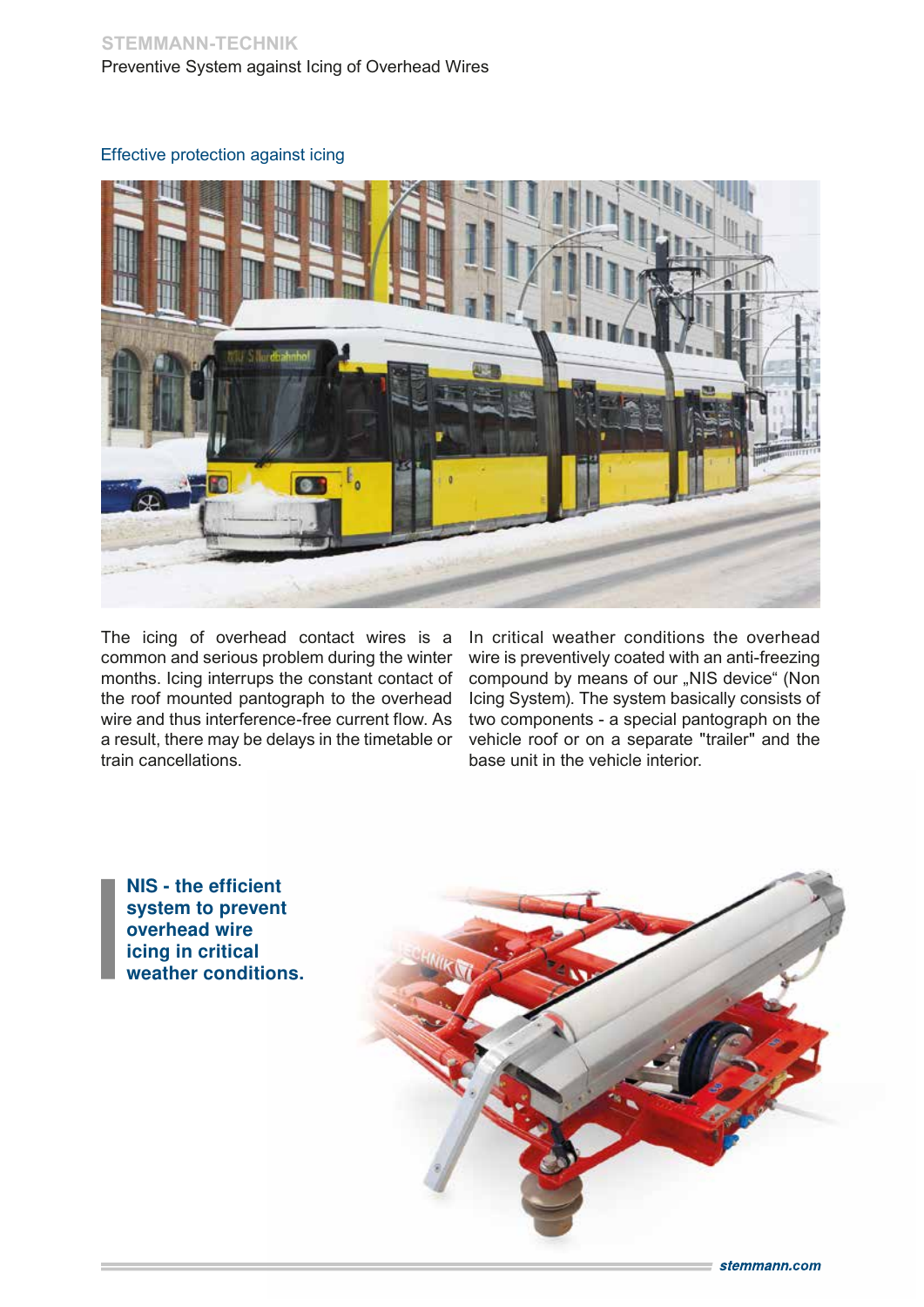### Function and operating conditions

**SYSTEM COMPONENTS/-DESIGN** 

### **SYSTEM ADVANTAGES**

Reduction/prevention of delays in passenger service

Avoides potential damages of the vehicle electronics through contact interruptions

Reduced carbon wear through better contact performance of the contact strip to the overhead wire

Increased ride comfort and increased driving safety during winter operation

Moderate expenses for required resources (consumption approx. 20 l anti-freezing compound per 100 km)





Operating speed for applying the anti-freezing compound; ~ 30 km/h

2 to 3 days effective duration of protection - due to weather conditions

Special roof-mounted pantograph incl. felt roller to coat the overhead wire with anti-freezing compound

Base unit incl. anti-freezing compound tanks and technical components inside the rail vehicle

Backflow and storage system for surplus anti-freezing compound inside the rail vehicle

As an alternative to mounting the entire system on/in the rail vehicle, we offer the system as an autonomous unit on a separate "trailer"

### **OPERATING CONDITIONS**

QUALITY MADE IN GERMANY

STEMMANN-TECHNIK

# **NIS Non-Icing-System preventive system against icing of overhead wires**

Ensure higher ride comfort and increased driving safety for your passengers and rail vehicles



Special pantograph and supply unit